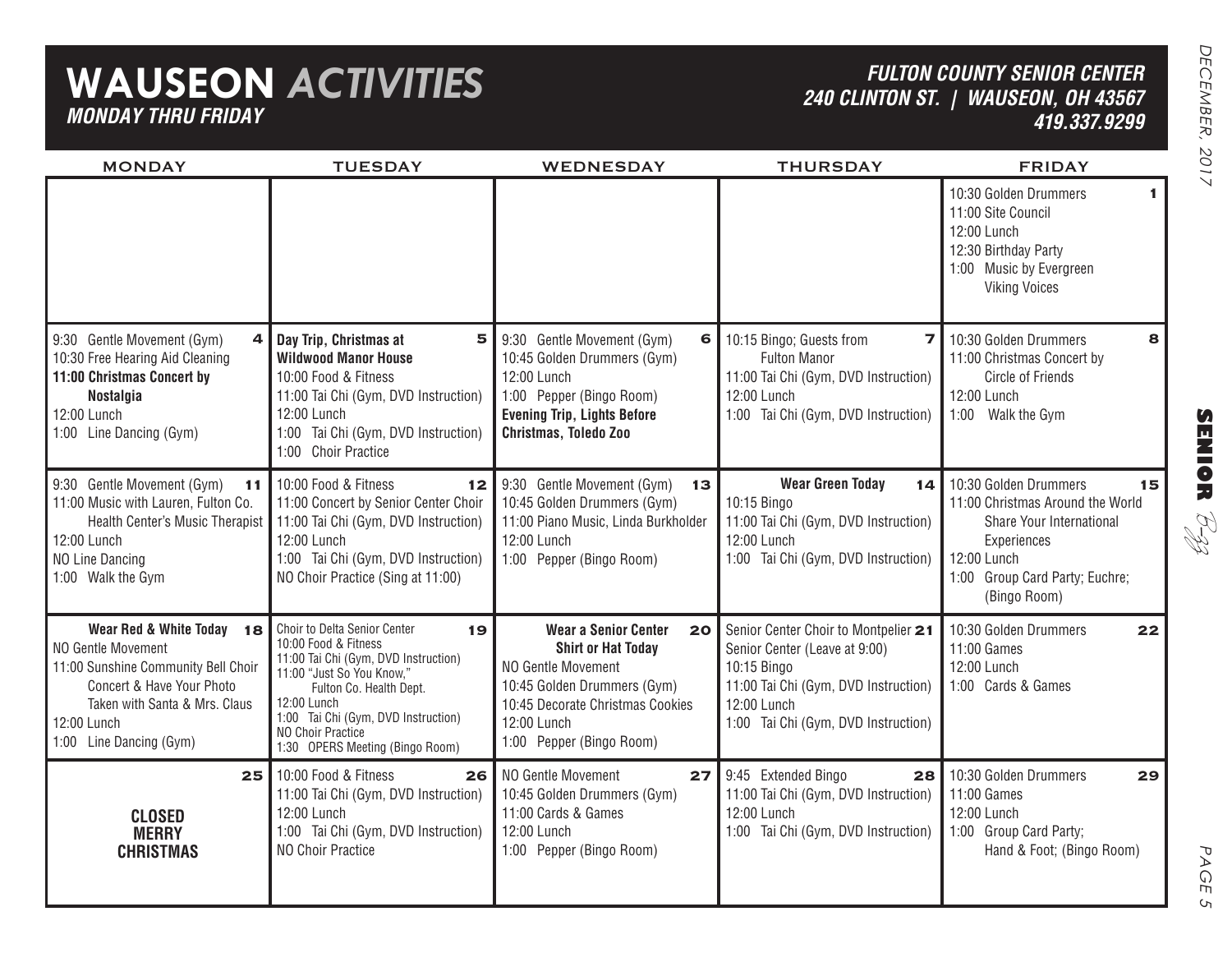*ARCHBOLD - SCOUT CABIN MON., WED., & FRI.*

# **ARCHBOLD / FAYETTE** *ACTIVITIES*

*FAYETTE - FAMILY LIFE CENTER TUES., & THURS.*

| <b>MONDAY</b>                                                                                                                                          | <b>TUESDAY</b>                                                                                                                                     | <b>WEDNESDAY</b>                                                                                                                                                                                                   | <b>THURSDAY</b>                                                                                            | <b>FRIDAY</b>                                                                           |
|--------------------------------------------------------------------------------------------------------------------------------------------------------|----------------------------------------------------------------------------------------------------------------------------------------------------|--------------------------------------------------------------------------------------------------------------------------------------------------------------------------------------------------------------------|------------------------------------------------------------------------------------------------------------|-----------------------------------------------------------------------------------------|
|                                                                                                                                                        |                                                                                                                                                    |                                                                                                                                                                                                                    |                                                                                                            | 10:00 Site Council<br>10:30 Bingo<br>12:00 Lunch with Birthday Treat<br>1:00 Word Games |
| 11:00 Zingo<br>$\overline{a}$<br>12:00 Lunch<br>1:00 Puzzles                                                                                           | Day Trip, Christmas at<br>5<br><b>Manor House</b><br>11:00 Fayette Choir Students<br>12:00 Lunch<br>1:00 Games                                     | 9:30 Toe Nail Clinic<br>$6 \mid$<br>(By Appointment)<br>11:00 "Just So You Know,"<br>Fulton Co. Health Dept.<br>12:00 Lunch<br>1:00 Cards & Games<br><b>Afternoon Trip, Lights Before</b><br>Christmas, Toledo Zoo | 10:00 Site Council<br>10:30 Bingo<br>12:00 Lunch with Birthday Treat<br>1:00 Word Games                    | 10:30 Bingo<br>8<br>12:00 Lunch<br>1:00 Puzzles                                         |
| <b>Wear a Senior Center</b><br>11<br><b>Shirt or Hat Today</b><br>11:00 History of Archbold with<br>Lisa V. from Fairlawn<br>12:00 Lunch<br>1:00 Games | Wear Red & Green Today 12<br>11:00 Christmas Concert<br>by Nostalgia<br>12:00 Lunch<br>1:00 Cards & Games                                          | 11:00 Decorate Christmas<br>13 <br>Cookies<br>12:00 Lunch<br>1:00 Word Games                                                                                                                                       | 10:00 Decorate Christmas<br>14<br>Cookies<br>10:30 Bingo<br>12:00 Lunch<br>1:00 Puzzles                    | 15<br>15<br>10:30 Bingo<br>12:00 Lunch<br>1:00 Cards                                    |
| 11:00 Left Center Right<br>18<br>Dice Game<br>12:00 Lunch<br>1:00 Cards & Games                                                                        | <b>Toe Nail Clinic</b><br>9:30<br>19<br>(By Appointment)<br>11:00 "Just So You Know,"<br>Fulton Co. Health Dept.<br>12:00 Lunch<br>1:00 Word Games | Wear Red & Green Today 20<br>11:00 Games<br>12:00 Lunch<br>1:00 Puzzles                                                                                                                                            | 10:30 Bingo<br>21<br>12:00 Lunch<br>1:00 Cards                                                             | 10:30 Bingo<br>22<br>12:00 Lunch<br>1:00 Games                                          |
| 25<br><b>CLOSED</b><br><b>MERRY</b><br><b>CHRISTMAS</b>                                                                                                | 11:00 Games<br>26<br>12:00 Lunch<br>1:00 Puzzles                                                                                                   | 11:00 Interactive Program with 27<br>Lindsay of Whitehouse<br><b>Country Manor</b><br>12:00 Lunch<br>1:00 Cards                                                                                                    | <b>Wear a Senior Center</b><br>28<br><b>Shirt or Hat Today</b><br>10:30 Bingo<br>12:00 Lunch<br>1:00 Games | 10:30 Bingo<br>29<br>12:00 Lunch<br>1:00 Cards & Games                                  |

**SENIOR** B-zz